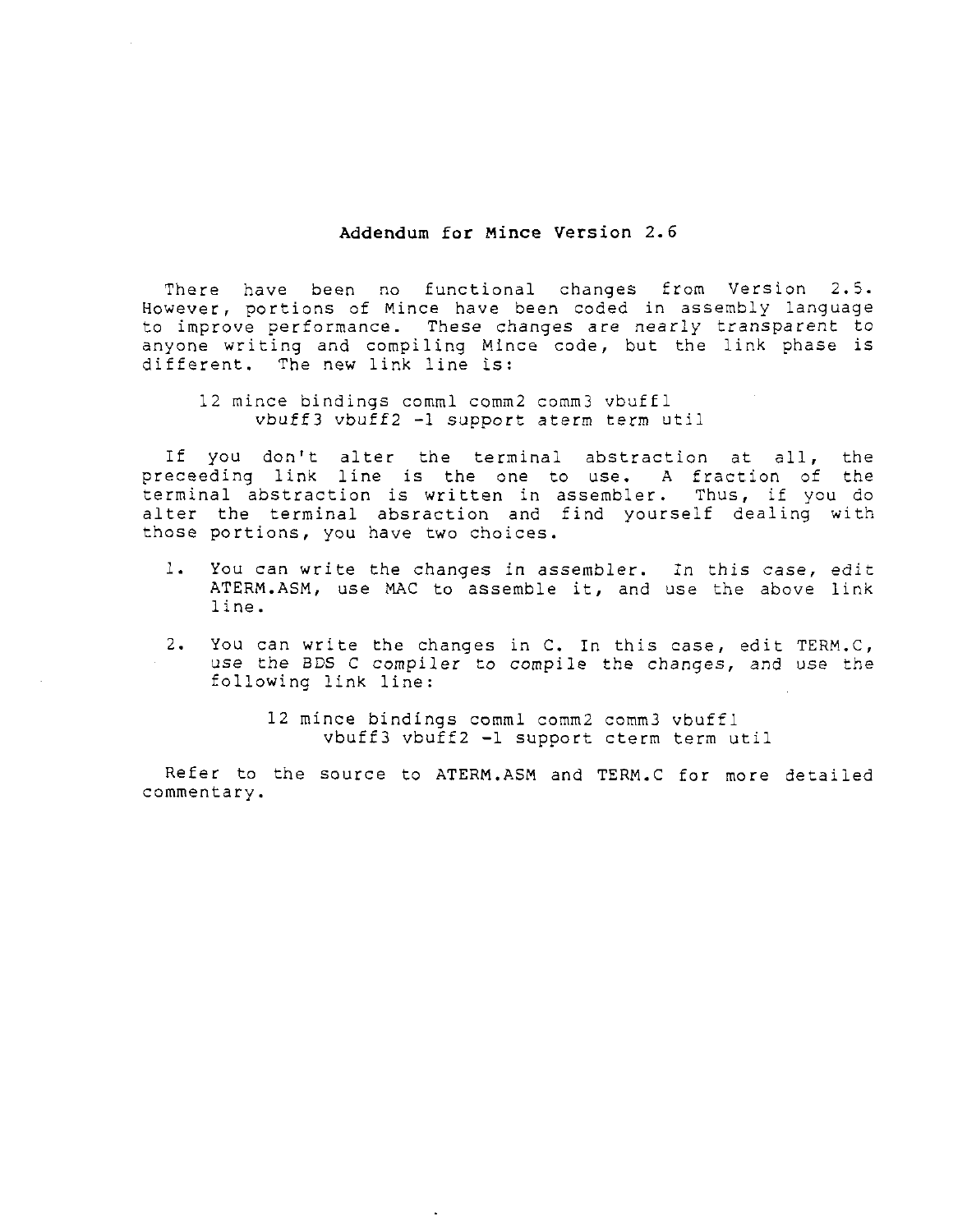Command letters prefixed by a "C-" are control characters. They are typed by holding down the control key and typing the letter.<br>Command letters prefixed by a "M-" are meta-commands. They are typed by first typing the ESCA Command letters labelled "M-C-" are thus typed by typing an ESCAPE, then the control character. Conmands enclosed in  $\pi$ <>" are special keys on most ASC11 keyboards. For example, <LF> is the linefeed key, <ESC> the Escape key.

C-A Beginning of Line C-H see <DEL> C-l see <TAB> C-X <sup>1</sup> One Window C-L Redisplay Screen C-X <sup>B</sup> C-N Next Line C-X K Kill Buf<br>C-O Open Line C-X M Add Mode C-O Quote Next Character C-U Universal Argument M-< Beginning of Buffer<br>C-V View Next Screen M-> End of Buffer C-X C-X Command Prefix M-B Backward Word C-[ see <ESC> M-D Delete Word Forward<br>C-\ Delete Indentation M-E Forward Sentence

<I-F> see C-J C-X <TAB> Set Tab Spacing M-H Mark Whole Paragraph <CR> Newline Insert C-X C-B List Buffers M-K Kill Sentence Forward C-X C-C Exit to Command Level M-L Lowercase Word<br>
C-X C-F Find File M-Q Fill Paragraph <DEL> Delete Character Backward C-X C-F Find File M-Q Fill Paragraph <ESC> Meta-command Prefix C-X C-I (same as C-X <TAB>) M-R Replace String C-@ Set Mark C-X C-M Delete MOde M-S Center Line C-B Backward Character C-X C-S Save File M-U Uppercase Word C-D Delete Character Forward C-X C-V View Next Screen Other Window C-E End of Line C-E End of Line C-X C-W Write File M-W Copy Region C-F Forward Character C-X C-X Exchange Point and Mark M-[ Backward Paragraph C-X C-Z View Previous Screen Other Window C-X. Set Indent Column C-J Newline and Indent C-X <sup>2</sup> Two Windows M-C-H see M-<DEL> C-K Kill Line C-X <sup>=</sup> Where At) <sup>l</sup> M-C-K Kill Entire Line C-X K Kill Buffer C-O Open Line C-X <sup>M</sup> Add Mode Fill Mode Corrrnands: C-P Previous Line C-X <sup>O</sup> Other Window space Auto Fill Space  $C-X$  Grow Window C-R Reverse String Search Page Mode Commands: C-S Forward String Search M-<SPACE> see C-@ C-A To First Non-White C-T Transpose Characters M-<DEL> Delete Word Backward C-B Backward Character on Line M-> End of Buffer C-C-V C-F Forward Character on Line<br>M-A Backward Sentence C-H Overwrite Character Backw C-W Wipe Region M-A Backward Sentence C-H Overwrite Character Backward<br>C-X C-X Command Prefix M-B Backward Word C-Y Yank Killed Text M-C Capitalize Word C-P Previous Line Forced

M-F Forward Word

 $M-\}$  Forward Paragraph M-C-R. Query Replace String M-C-W Append to Kill Buffer  $C-X \ N$  Delete Trailing Whitespace P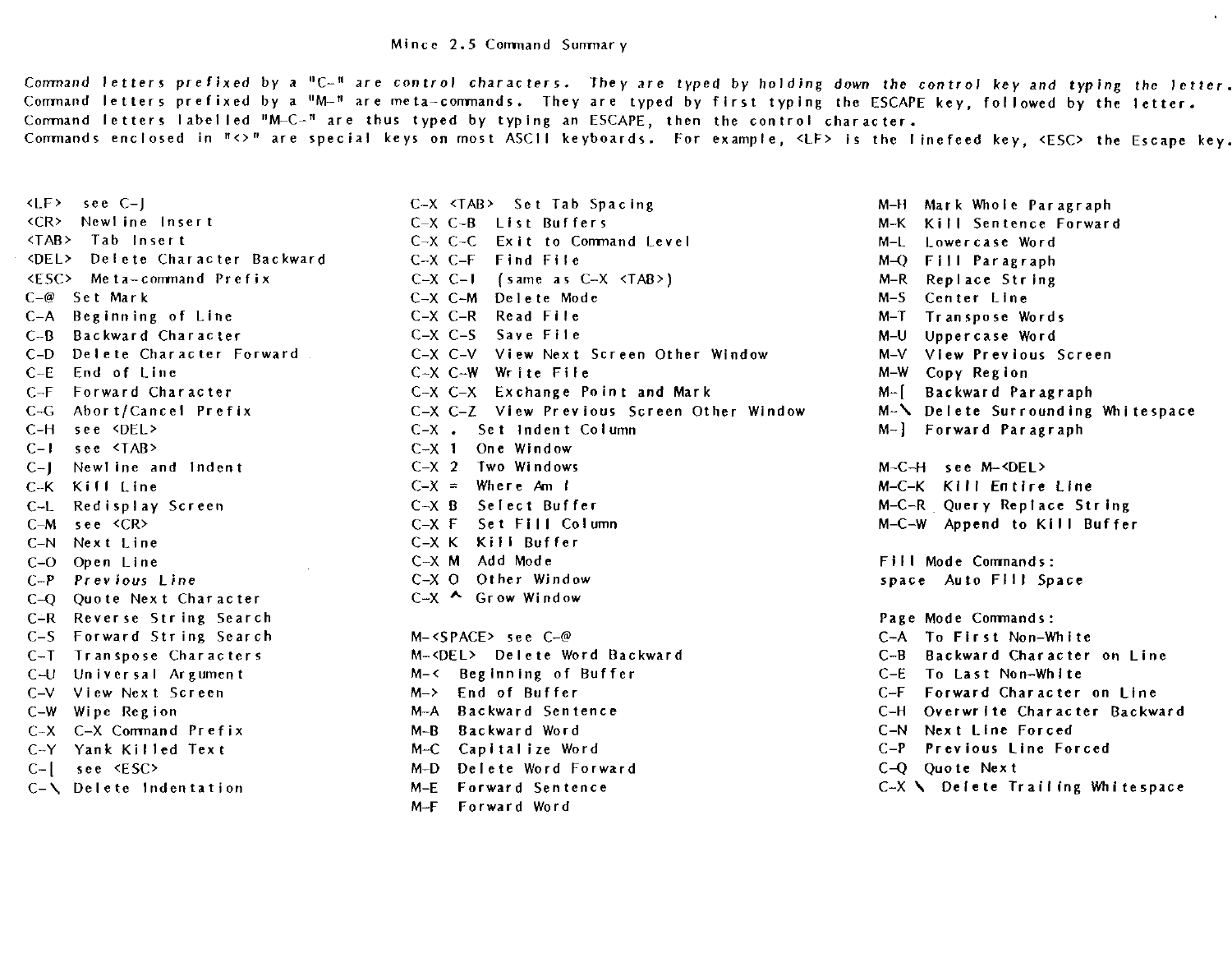Mince Commands

All printing characters: a-z, A-Z, 0-9, space, and !"#\$%K()\*+,-./:;<=>?@[]" {|}" Self-insert 0 <LF> see C-J <CR> Newline Insert <TAB> Tab Insert <DEL> Delete Character Backward <ESC> Meta-command Pre£ix C-@ Set Mark C-A Beginning of Line C-B Backward Character C-D Delete Character Forward C-E End of Line C-F Forward Character C-G Abort/Cancel prefix C-H see <DEL><br>C-I see <TAB> See <TAB> C-J Newline and Indent<br>C-K Kill Line Kill Line C-L Redisplay Screen C-M see <CR> C-N Next Line C-O Open Line C-P Previous Line C-Q Quote Next Character C-R Reverse String Search C-S Forward String Search C-T Transpose Characters C-U Universal Argument C-V View Next Screen C-W Wipe Region C-X C-X Command Prefix C-Y Yank Killed Text C-[ see <ESC><br>C-\ Delete In Delete Indentation C-X <TAB> Set Tab Spacing<br>C-X C-B List Buffers C-X C-B List Buffers C-X C-C Exit to Command Level Find File C-X C-I (same as C-X <TAB>) C-X C-M Delete Mode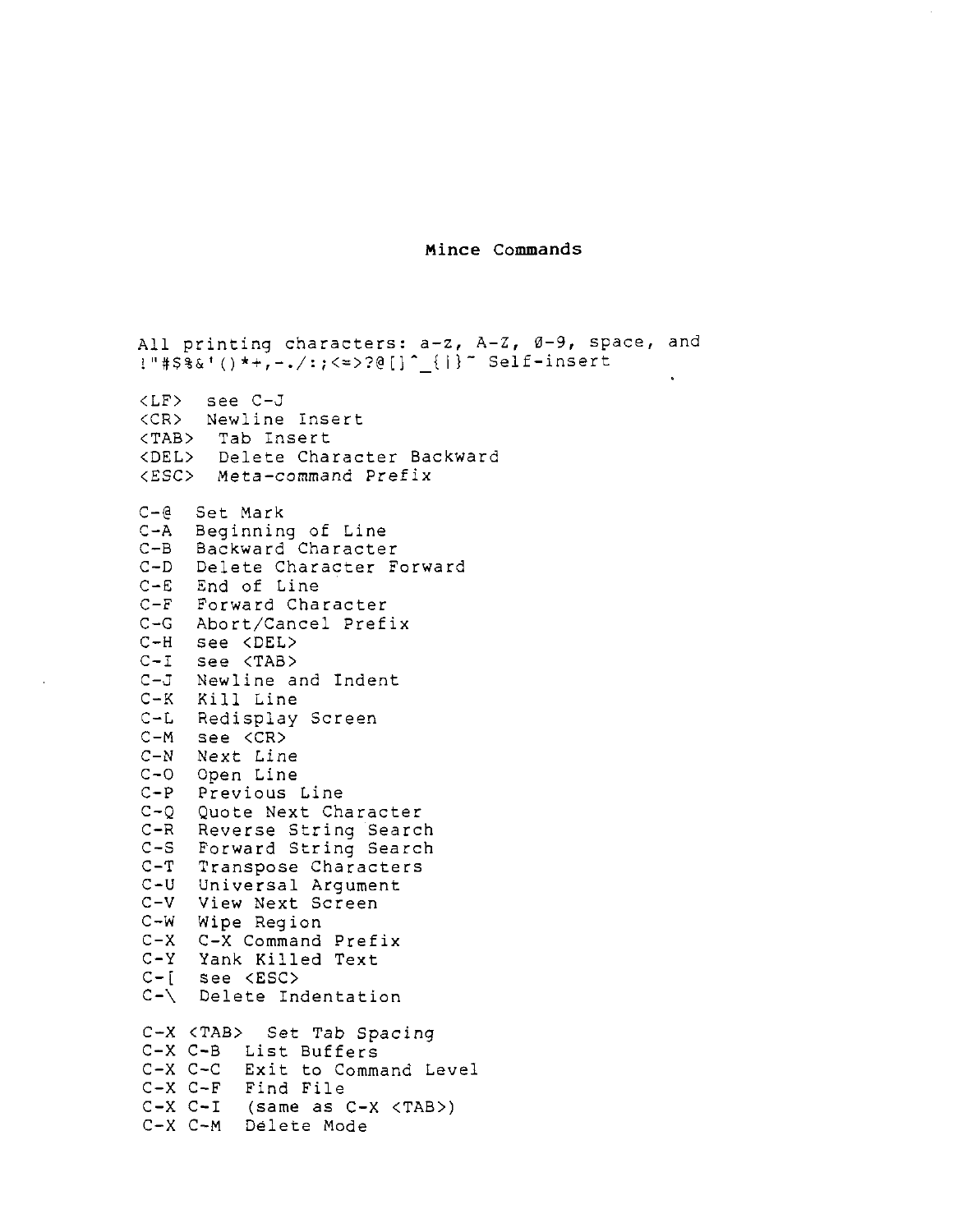C-X C-R Read File C-X C-S Save File View Next Screen Other Window C-X C-W Write File C-X C-X Exchange point and Mark C-X C-Z View Previous Screen Other Window C-X . Set Indent Column  $C-X =$  Where Am I C-X l One Window C-X <sup>2</sup> Two Windows C-X <sup>B</sup> Select Buffer C-X <sup>F</sup> Set Fill Column C-X <sup>K</sup> Kill Buffer C-X <sup>M</sup> Add Mode C-X <sup>O</sup> Other Window C-X " Grow Window M-<D£L> Delete Word Backward M-<SPACE> see C-@ M-< Beginning of Buffer<br>M-> End of Buffer End of Buffer M-A Backward Sentence M-B Backward word M-C Capitalize word M-D Delete word Forward M-E Forward Sentence M-F Forward Word M-H Mark Whole Paragraph M-K Kill Sentence Forward M-L Lowercase Word M-Q Fill Paragraph M-R Replace String<br>M-S Center Line Center Line M-T Transpose words M-U Uppercase Word M-V View Previous Screen M-W Copy Region M-[ Backward Paragraph M-\ Delete Surrounding Whitespace M-] Forward Paragraph M-C-H see M-<DEL> M-C-K Kill Entire Line M-C-R Query Replace String M-C-W Append to Kill Buffer Fill Mode Conmands space Auto Fill Space Page Mode Commands All printing characters: a-z, A-Z, Ø-9, space, and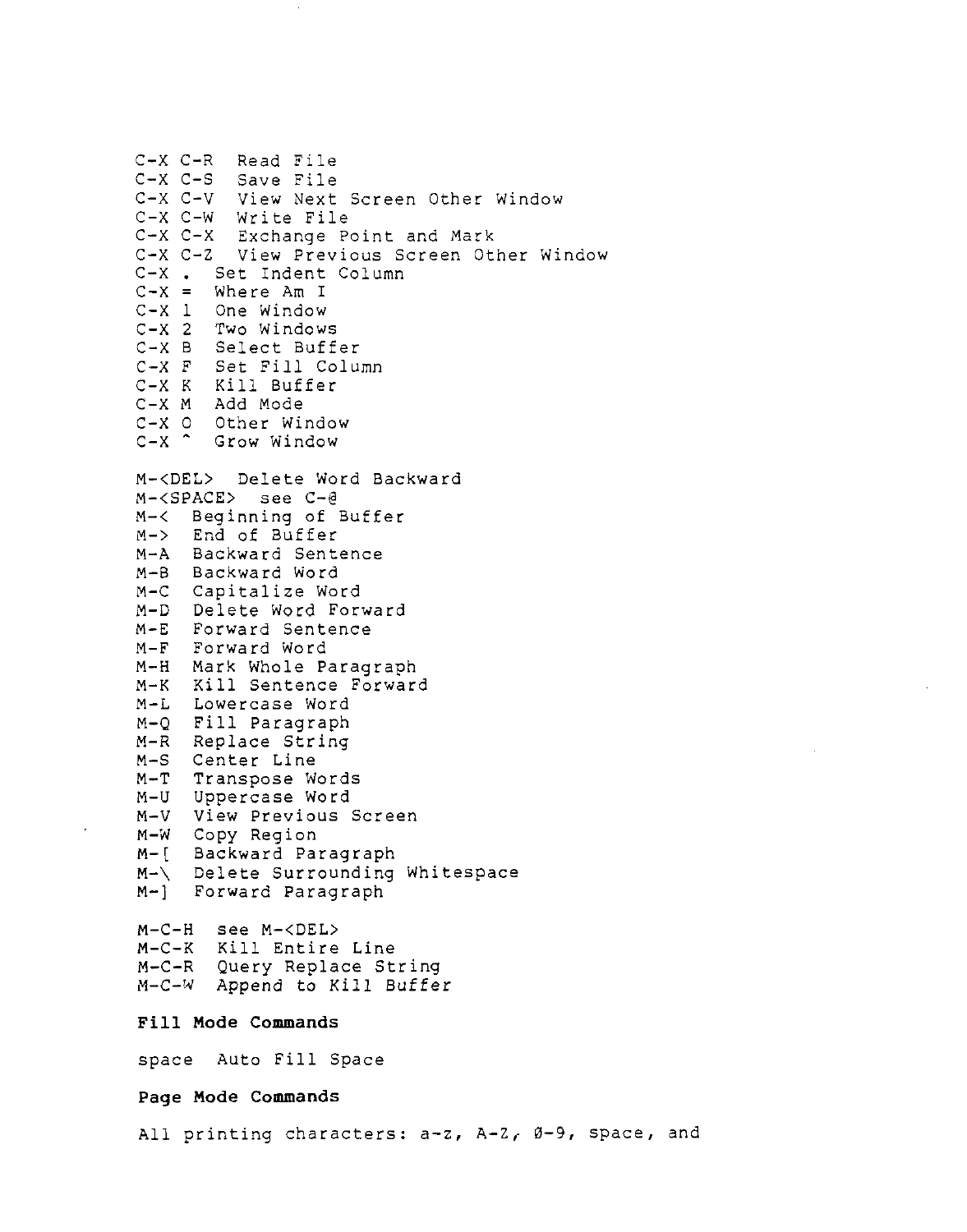## Command Cross-Reference Index

See also the more complete cross reference at the end of Chapter Four.

Add Mode C-X <sup>M</sup> Numeric Arguments C-U Backward, Beginning C-A, C-B, C-P, M-A, M-B,  $M-V$ ,  $M-\lceil$ ,  $M-\lceil$ ,  $C-X-C-Z$ Buffer M-<, M->, C-X C-B, C-X B, C-X <sup>K</sup> Capitalize Nord M-C Center C-L, M-S Change see Buffer, Delete, Insert, Replace, Windows Character <DEL>, C-B, C-D, C-F Copy Region M-W see also Wipe, Yank Delete <DEL>, C-D, C-K, C-W,<br>see also Yank M-<DEL>, M-C-K, M-D.  $M-\langle DEL \rangle$ ,  $M-C-K$ ,  $M-D$ ,  $M-K$ ,  $M-\lambda$ , C-X C-M, C-X K Exit C-X C-C Files C-X C-F, C-X C-R, C-X C-S, C-X C-W Fill Paragraph M-Q Find see search, File Forward C-E, C-F, C-N, C-V, M->,  $M-E$ ,  $M-F$ ,  $C-X$   $C-V$ Go To see Buffer, Move, Other Window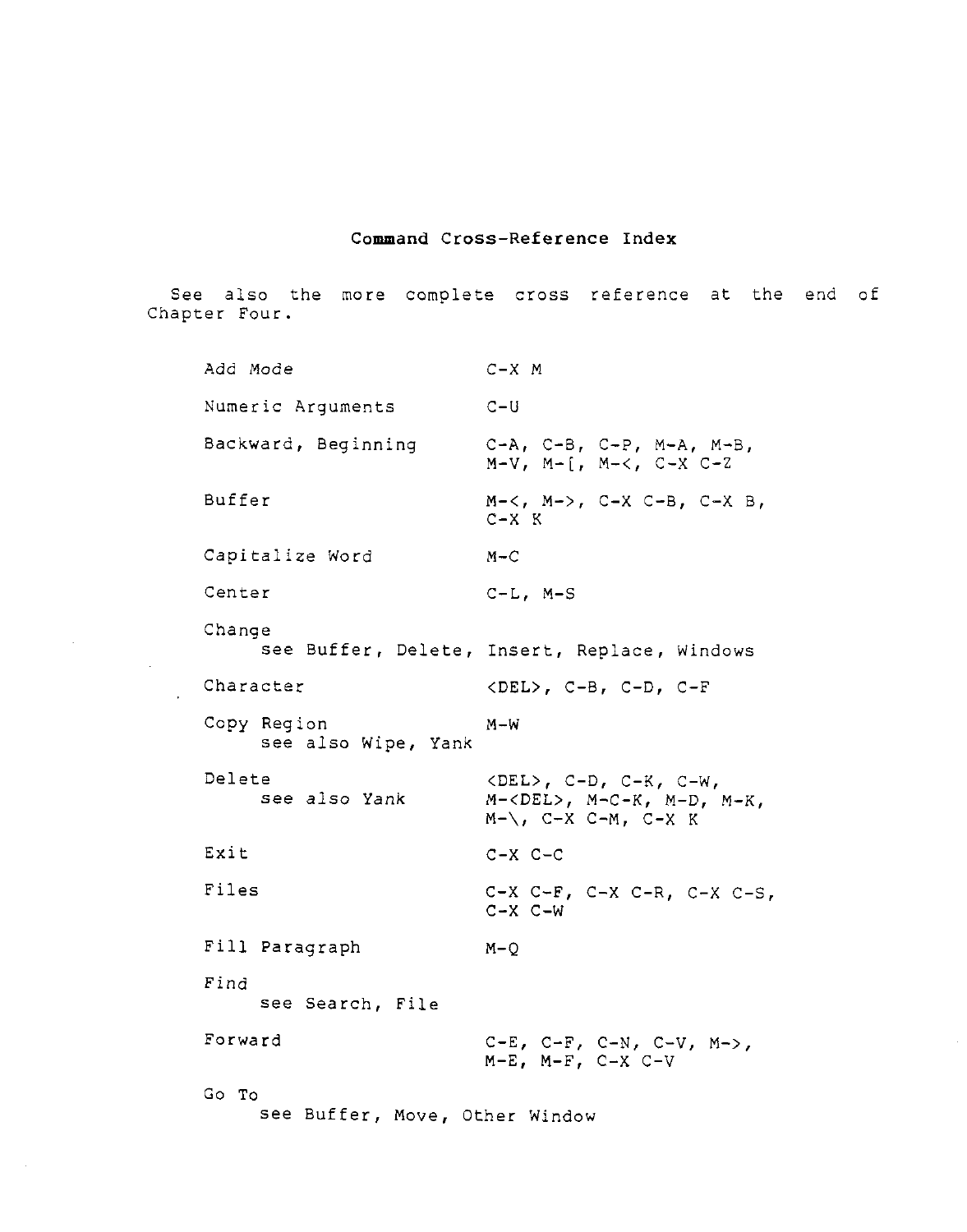```
Indent C-J<br>C-J
    see Center Line, Margins, Tabs
Insert
   see beginning of Commands List, Quote
Kill
   see Delete
Line C-A, C-E, C-K, C-N, C-P,
                   M-C-K, M-S, M-\lambdaLowercase word m-l
Margins
                       .,
C-X F
Mark C-e, M-<SPACE>, M-H,
                   C-X C-XModes C-X C-M, C-X M
Move
   see Backward, Copy, Forward, Kill, Yank
Next
    see Forward
Other Window, Go to C-X O
Page
   see Screen
Paragraph M-H, M-Q, M-[, M-]
Previous
   see Backward
Query
   see Replace
Quit C-X C-C
Quote C-Q
Read File C-X C-R
Redisplay
    see Screen
Repeat
    see Argument
Replace M-C-R, M-R
```
h